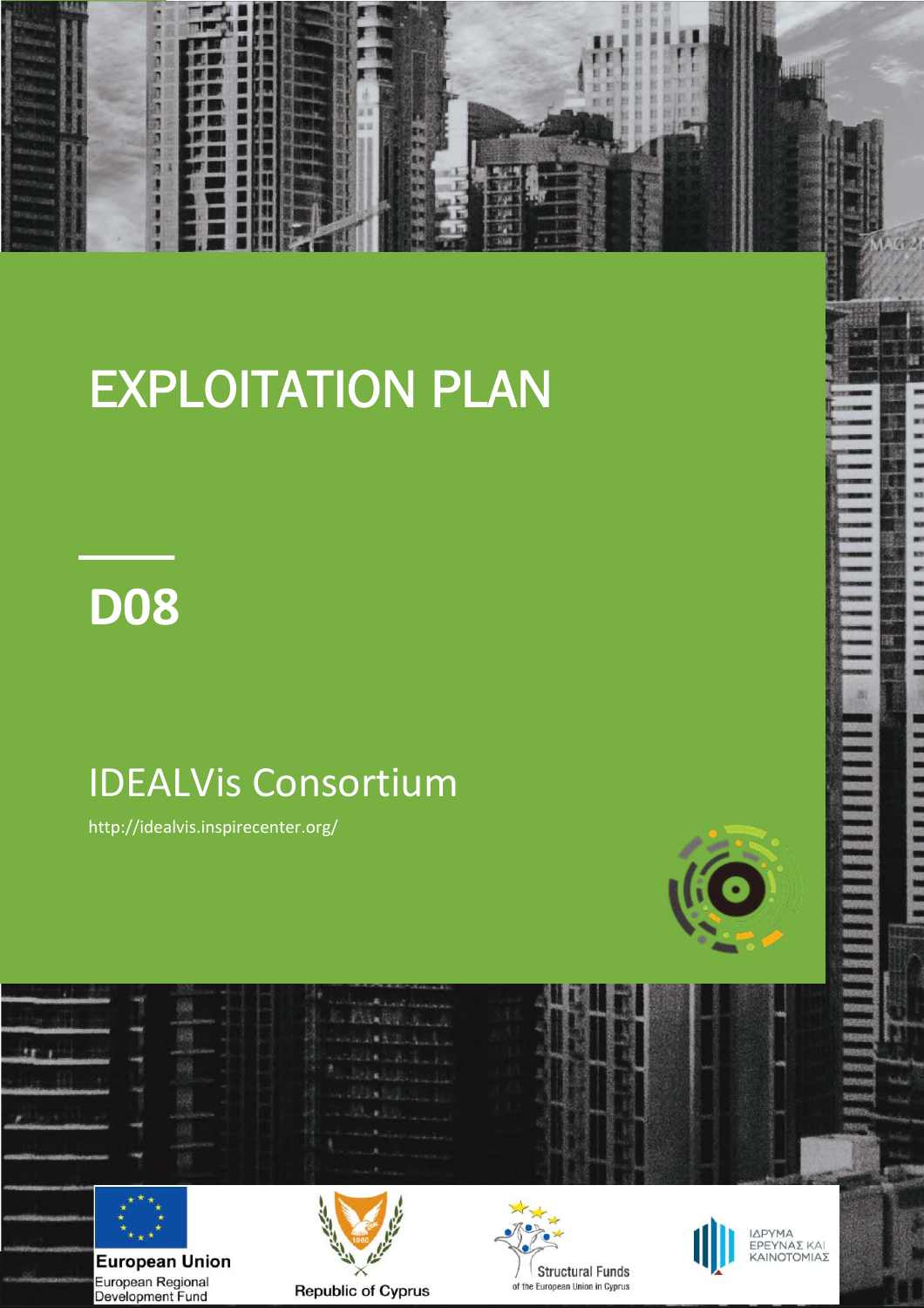#### Executive Summary

The goal of the IDEALVis project is to enable human-centered adaptive data visualizations that will facilitate more efficient and effective data exploration and analysis of complex and multivariate business datasets, in order to enable more effective decision making on business tasks. To this end, the research team has conducted research and innovation activities in several areas, such as investigation of individual differences in cognitive processing with respect to data visualizations, formulation of a dynamic multi-dimensional human-centered user model, process mining to anonymously analyze end-user interactions, and dynamic adaptation of the structure and semantics of data visualizations, based on users' individual characteristics to increase user satisfaction and comprehensibility. These activities had led to several scientific and technological outcomes that present further explotation opportunities.

This deliverable focuses on the opportunities and mechanisms for exploiting the results and achievements developed under the IDEALVis project, both internally among project partners and with external organizations. The exploitation activities are considered interrelated and have common targets with the dissemination and communication activities presented in D04- Dissemination Plan. However, as IDEALVis gradually evolves as a research and innovation project and also finds applicability as a commercial service/components, the exploitation plan is more tailored with specific activities that seek further enhancement of the research team's capacity with international collaborations and engagement in relevant EU project and initiatives and identification of industries which can exploit IDEALVis services.

The results of the exploitation plan are already evident to this date. The consortium has been invited to participate as a core partner in several national and EU proposals, including Horizon Research and Innovation Actions (RIA), such as XTREMESIGHT (HORIZON-CL4-2022-DATA-01) and INFER (HORIZON-CL4-2021-HUMAN-01), Horizon Innovation Actions (IA), such as ORIGINS (HORIZON-CL4- 2022-DATA-01) aiming to further enhance the research and innovation capacity of the project. Furthermore, a number of commercial exploitation opportunities have been identified that aim to utilize individual components of IDEALVis for improvement of existing software and services of the industry, with the most promising being persona-based user interfaces for compliance and regulatory tech processes (optimized data visualizations for compliance officers and managers), and process mining visualizations for identifying the bottlenecks in analytical pipelines.

The structure of this deliverable is as follows: Section 1 identifies the exploitable project outputs and categorizes them according to their type and technology readiness level. Section 2, lists the exploitation opportunities that the consortium aims, providing specific targets for further research and innovation and commercial exploitation. Finally, in Section 3 we provide the strategy for internal and external exploitation.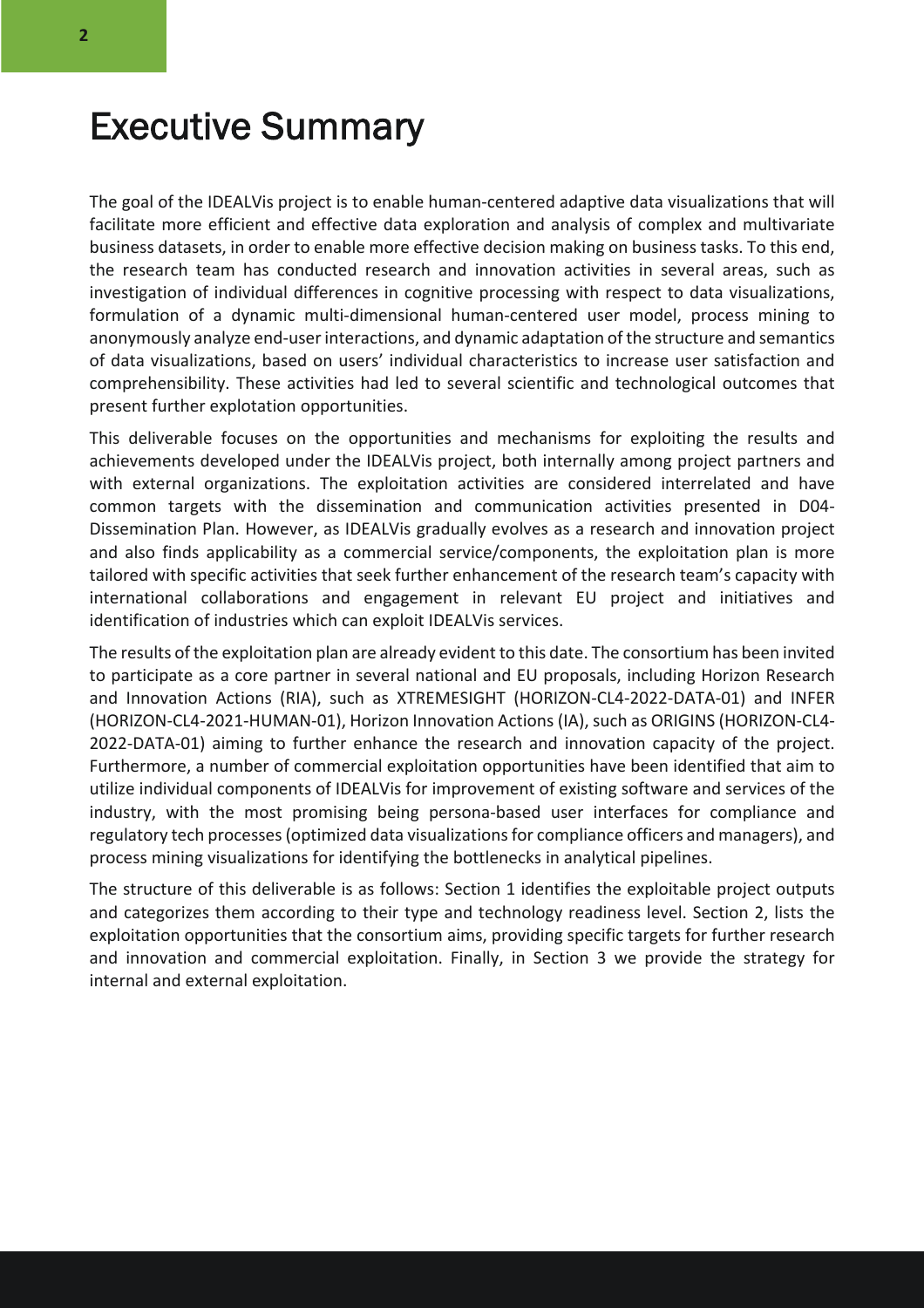## **Table of Contents**

|                         | $1 \quad$ |  |  |
|-------------------------|-----------|--|--|
|                         |           |  |  |
|                         | 2.1       |  |  |
|                         | 2.2       |  |  |
|                         | 2.3       |  |  |
| $\overline{\mathbf{3}}$ |           |  |  |
|                         | 3.1       |  |  |
|                         | 3.2       |  |  |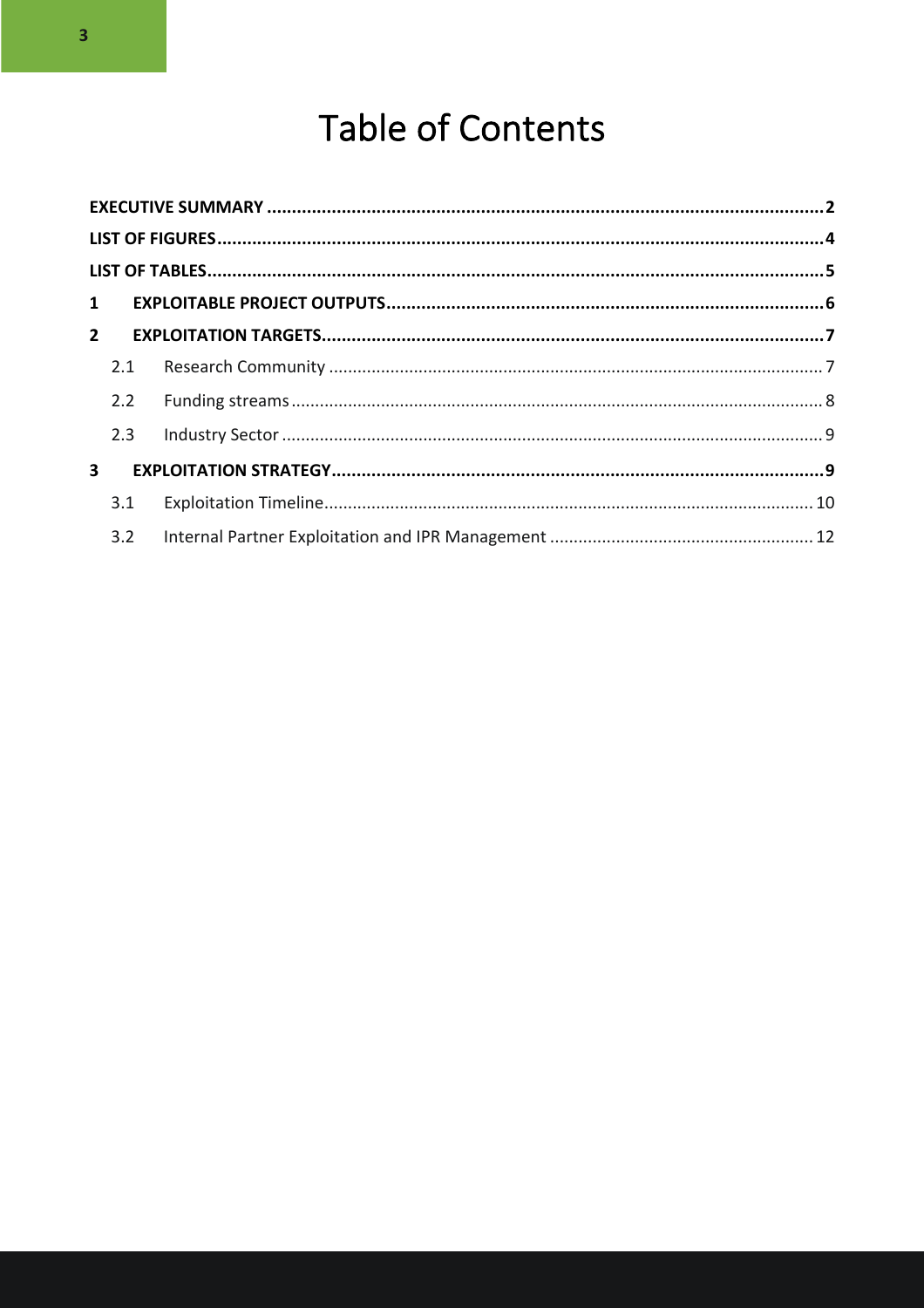**No table of figures entries found.**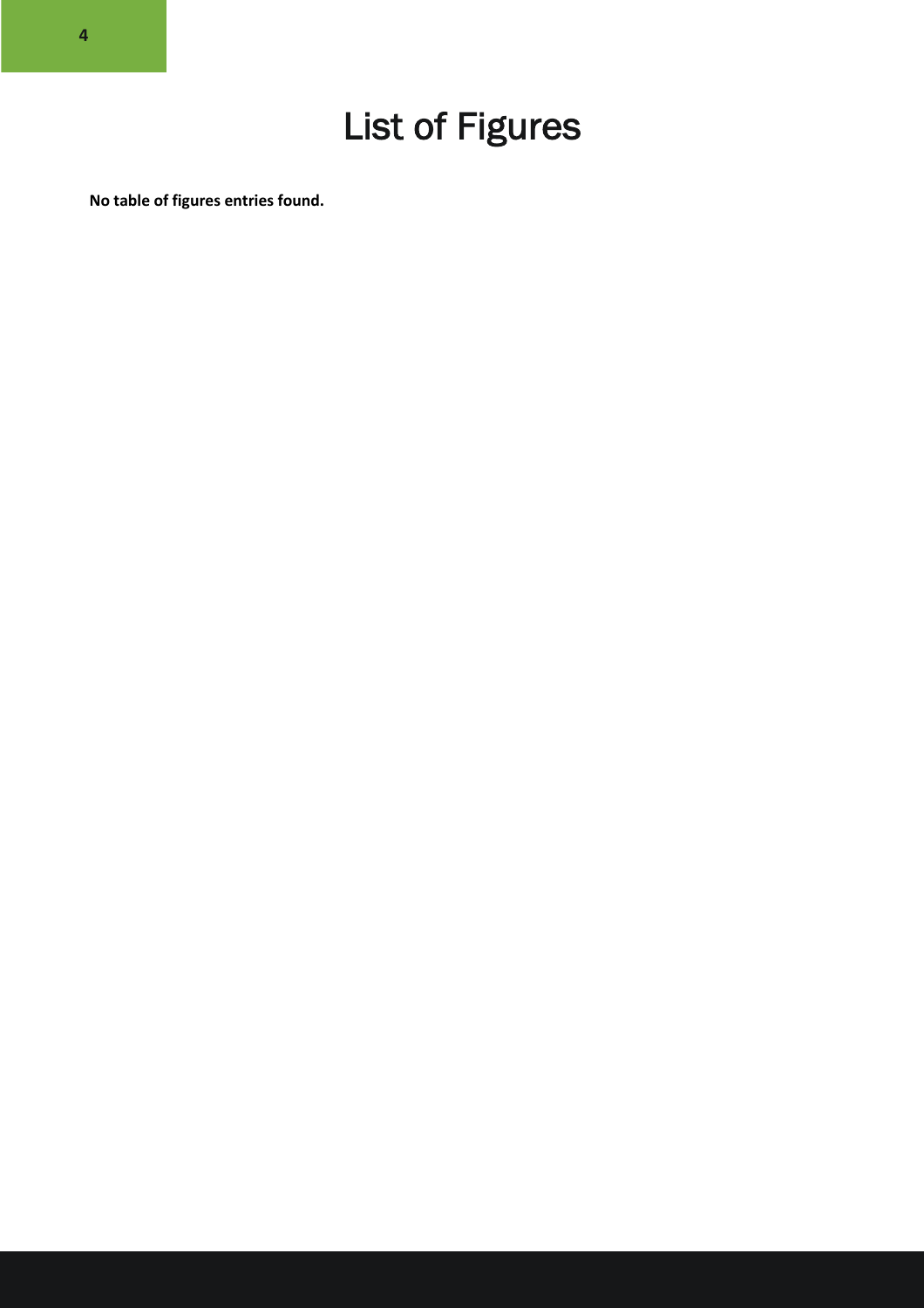### **List of Tables**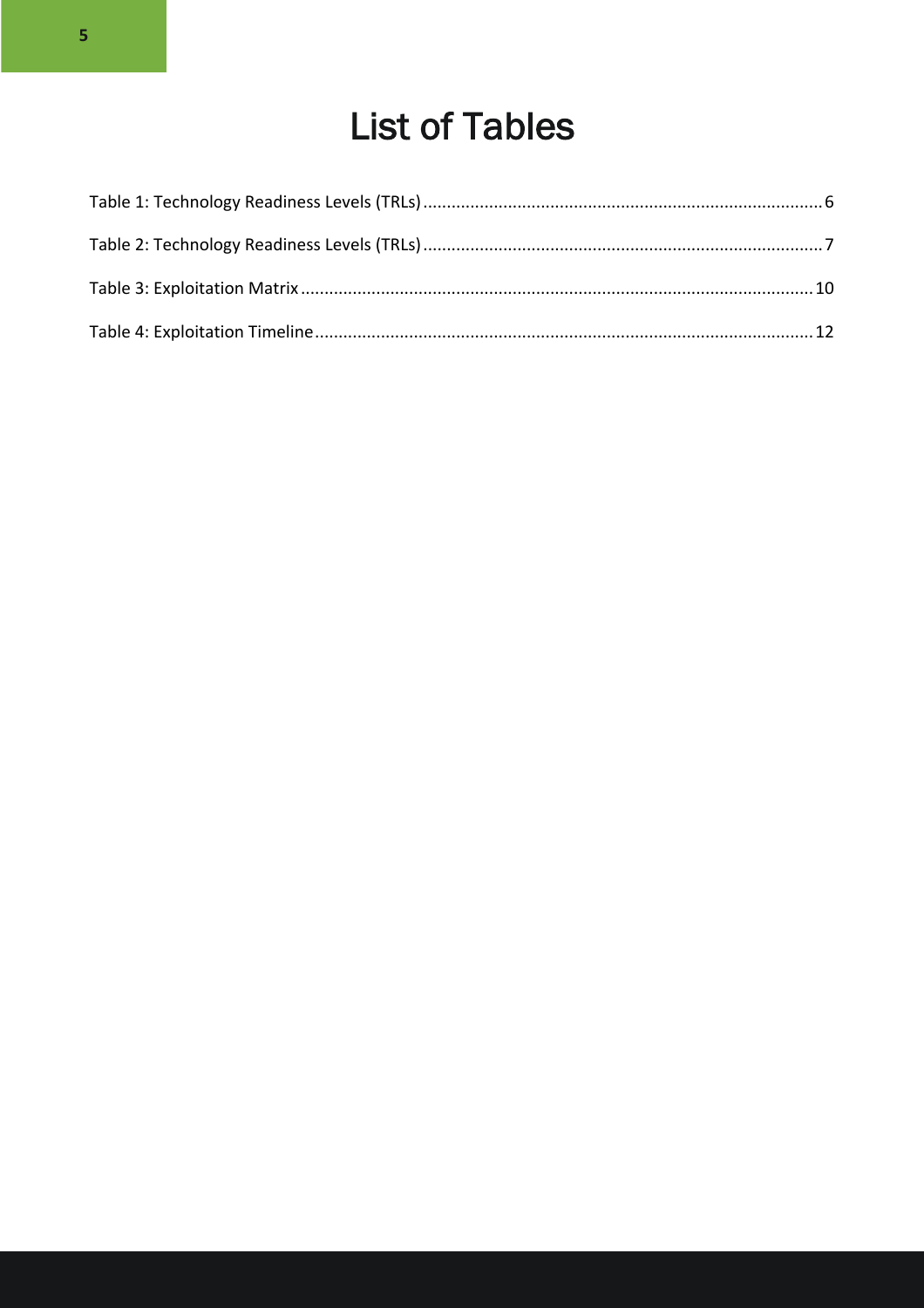### 1 Exploitable Project Outputs

This section describes the scientific and technological results of the project. To indicate the maturity of the results, we employ the Technology Readiness Levels<sup>1</sup> (see Table 1) as these are defined by the European Commission for the horizon programmes, supplemented by descriptions provided by the US DoD2.

| Level            | <b>Definition</b>               | <b>Description</b>                                 |
|------------------|---------------------------------|----------------------------------------------------|
|                  | Basic principles observed       | Scientific research begins to be translated into   |
| TRL <sub>1</sub> |                                 | applied research and development, basic            |
|                  |                                 | properties.                                        |
|                  |                                 | Practical applications are invented based on basic |
| TRL <sub>2</sub> | Technology concept formulated   | principles; speculative application, no detailed   |
|                  |                                 | analysis.                                          |
|                  |                                 | Analytical or laboratory studies to validate       |
| TRL <sub>3</sub> | Experimental proof of concept   | analytical predictions, not yet integrated or      |
|                  |                                 | representative.                                    |
| TRL <sub>4</sub> | Technology validated in a lab   | Basic components are integrated to show how they   |
|                  |                                 | work together, allows ad-hoc models.               |
| TRL <sub>5</sub> | Technology validated<br>in<br>a | Components are integrated with reasonably          |
|                  | relevant environment            | realistic supporting elements, tests can commence. |
| TRL <sub>6</sub> | Technology demonstrated in a    | Representative model or prototype system, tested   |
|                  | relevant environment            | in a relevant environment, restricted conditions   |
|                  | System prototype                | Demonstration of an actual model or a system       |
| TRL <sub>7</sub> | demonstration in an             | prototype in a realistic operational environment.  |
|                  | operational environment         |                                                    |
|                  |                                 | Technology/models proven to work in final form     |
| TRL <sub>8</sub> | System complete and qualified   | and under expected conditions, end of true         |
|                  |                                 | development.                                       |
|                  | Actual system proven in an      | Actual application of the models and technology in |
| TRL <sub>9</sub> | operational environment         | its final form and under realistic operational     |
|                  |                                 | conditions.                                        |

*Table 1: Technology Readiness Levels (TRLs)*

We now present the project's exploitable outcomes and their corresponding TRL. Before, we proceed, we would like to mention that TRL 7 typically represents a major step up from TRL 6, requiring the demonstration of the actual system prototype in the operational environment. Although IDEALVis was tested in a realistic environment, that mimics a subset of the functionality of the operational environment under realistic conditions, it does not fully adhere to the requirements of TRL 7. However, it needs to be noted that the TRL of the current IDEALVis functional prototype, fulfils the following TRL 7 requirements:

The prototype functionality is close to the functionality of the operational environment

- 2027/horizon/wp-call/2021-2022/wp-13-general-annexes\_horizon-2021-2022\_en.pdf
- <sup>2</sup> U.S. Department of Defense (DoD) Technology Readiness Assessments, https://apps.dtic.mil/dtic/tr/fulltext/u2/a554900.pdf

<sup>1</sup> Technology Readiness Levels (TRLs), https://ec.europa.eu/info/funding-tenders/opportunities/docs/2021-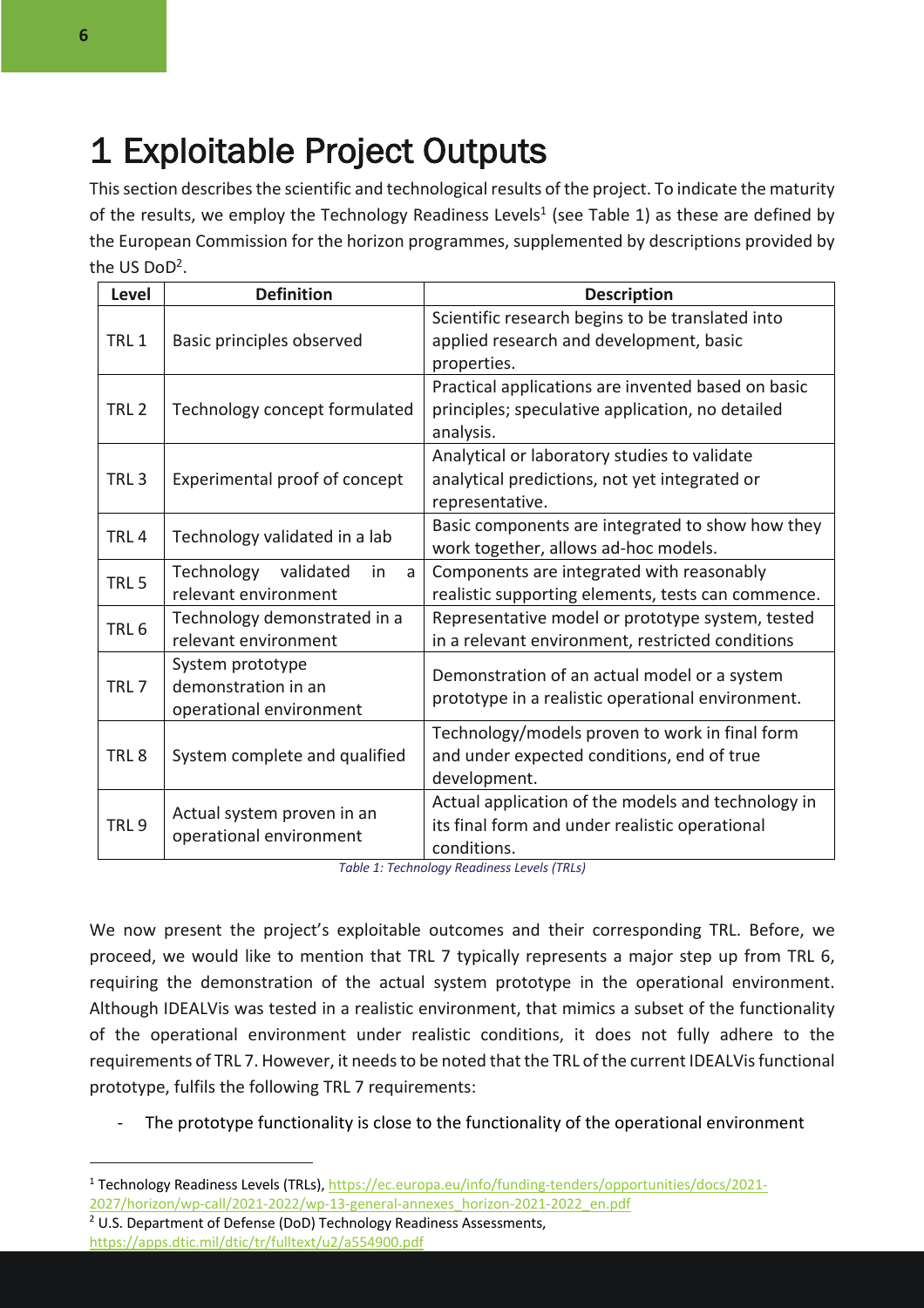- o The tested tasks were set by the industry partners, representing real problems and day to day operations.
- o The process flow mimics similar analytical process flows used by the industry partners but in a relatively simplified/optimized manner (e.g., some data are already pre-processed)
- The prototype is fully operational system, albeit the limited functionality, similar to the operational systems used by the industry partners.

| <b>Type</b>             | Output                                                              | <b>TRL</b> |  |
|-------------------------|---------------------------------------------------------------------|------------|--|
| Scientific              | Study of impact of cognitive factors with data visualizations type  | 5          |  |
|                         | and elements                                                        |            |  |
| Scientific              | Design of multi-dimensional human-centred user models               | 5          |  |
|                         | Method for generating human-centred adaptive data visualization     |            |  |
| Scientific              | conditions for enhanced UX and decision making                      | 5          |  |
| Scientific              | Design of a user-centred adaptive data visualizations framework     | 5          |  |
|                         | User-Modelling platform to capture the user characteristics. Open   |            |  |
| Technology/<br>Platform | and flexible to include additional tests structured in the required | 5          |  |
|                         | platform format                                                     |            |  |
| Technology/             | Components to visualize the performance of users on user            | 5          |  |
| Component               | modelling tests individually and within groups                      |            |  |
| Technology/             | Open and flexible analytical workflow management, which             |            |  |
| Component               | supports different types of analytical tasks                        | 6          |  |
| Technology/             |                                                                     |            |  |
| Component               | Component that generates personalized visualizations                | 6          |  |
| Technology/             | Open and flexible visualizations library can be integrated in any   |            |  |
| Component               | platform requiring visualizations                                   | 6          |  |
| Technology/             |                                                                     |            |  |
| Platform                | Platform that generates adaptive visualizations                     | 6          |  |

The prototype was validated using performance, usability and functionality metrics.

*Table 2: Technology Readiness Levels (TRLs)*

### 2 Exploitation Targets

#### 2.1 Research Community

IDEALVis is an ambitious project which aims to make significant scientific contributions to important data analytics related research areas. The main topics of research the project aims to contribute are:

- **User modelling and Adaptation** multi-dimensional user modelling, individual differences, psychological aspects of recommendation, user-adaptive data analytical environments
- **Intelligent User Interfaces**  Adaptive visualizations, personalized visualizations, comprehensibility, Adaptive information visualization, User-centric studies of interactions with intelligent user interfaces, Interfaces for personalized and non-personalized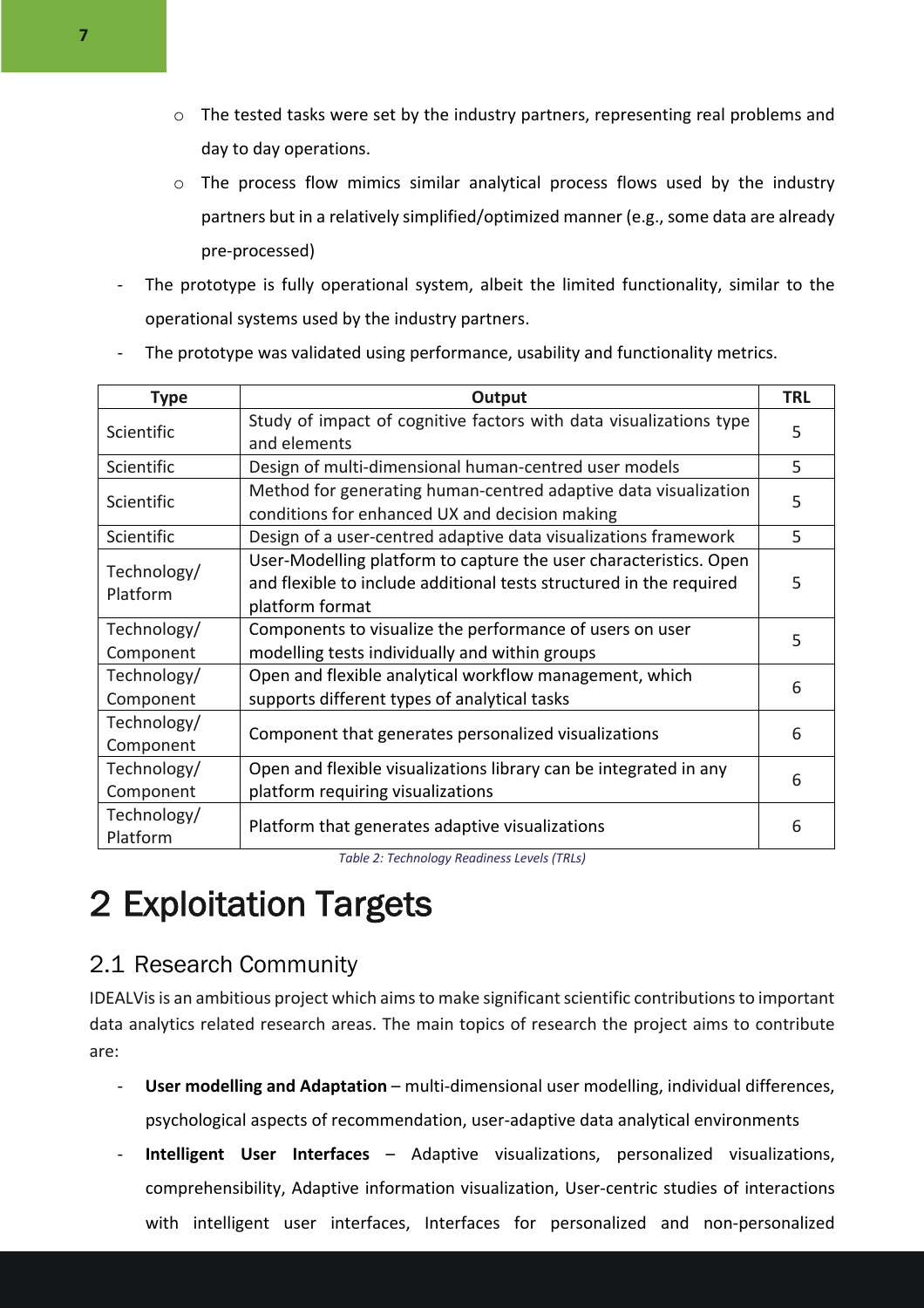recommendation systems, implementation, and evaluation of Interfaces for Human-centred artificial intelligence

#### 2.2 Funding streams

To improve the capacity of the research team and increase the project's impact, IDEALVis aims to form and seek links and strategic alliances with relevant research groups and ongoing projects, and seek further funding at a national and international level. The project outcomes contribute to areas related to leading data and human-centred technologies. As such, the most relevant funding calls are HORIZON-CL4-DATA and HORIZON-CL4-HUMAN, which aim to develop and enable the uptake of the next-generation computing and data technologies, and support human-centred and ethical development of digital and industrial technologies.

To this end, the consortium identified the following calls that were directly relevant to the exploitable outcomes of the project:

- HORIZON-CL4-2022-DATA-01-01: Methods for exploiting data and knowledge for extremely precise outcomes. The call requires the development of interactive and intuitive visualizations that allow people (with different needs, interests and backgrounds) to understand complex phenomena by smart selection of parameters, anticipation of user needs/interest and by novel ways of combining visual and non-visual elements and/or augmented reality.
- HORIZON-CL4-2021-HUMAN-01: The calls aims to develop trustworthy AI technology, key for acceptance, to take full advantage of the huge benefits such technology can offer, and demonstrate the benefits in particular applications. Human-centred explanations, such as the case of human-centred visualizations can contribute in improving the explainability of systems.

Furthermore, the consortium has identified the following calls where individual elements of the project outputs can be exploited.

- HORIZON-CL4-2021-DATA-01-03: Technologies for data management, which considers improving the usability of the data.
- HORIZON-CL4-2022-DATA-01-04: Technologies and solutions for data trading, monetizing, exchange and interoperability, which considers allowing for data assets to be discoverable, in a user-friendly manner.
- HORIZON-CL4-2021-HUMAN-01-02: European coordination, awareness, standardisation & adoption of trustworthy European AI, Data and Robotics, which mentions the promotion of the adoption of trustworthy AI, data and robotics in procurement both public and private organizations.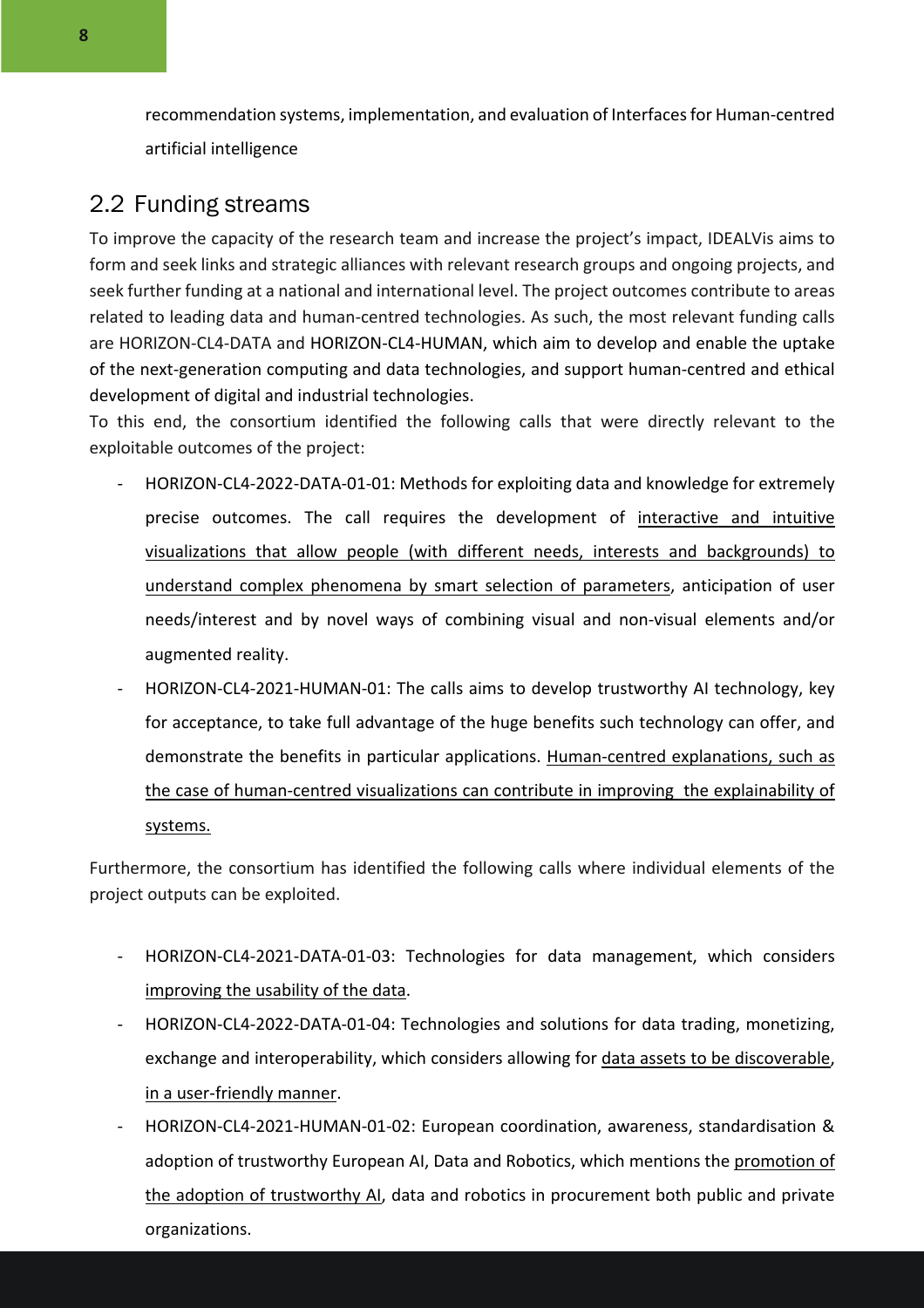- HORIZON-CL4-2022-HUMAN-02-01: AI for human empowerment which aims to build the next level of perception, visualisation, interaction and collaboration between humans and AI systems working together as partners to achieve common goals, sharing mutual understanding and learning of each other's abilities and respective roles.

The consortium will also actively pursue collaborations to participate in national research and innovation calls.

#### 2.3 Industry Sector

The consortium will also exploit its national and international network to identify and reach out to key industry sectors for exploitation of the project outcomes. The industry partners of the project and key collaborators have an important role for this, offering advisory services for the national and international market, and enabling identification of industries and domains that can benefit for the project outcomes.

They key industry sectors that have been identified are listed below:

- **Retail and Consumer solutions**, providing customized human-centred visualizations and dashboards to analyse sales trends and customer habits, plan for customer demand and drive marketing strategies.
- **Regulatory Compliance solutions**, for monitoring and controlling processes for regulatory compliance and offering key user types, such as compliance officers and decision makers, the personalized output required to make effective decisions
- **Banking and Insurance solutions**, offering personalized customer experiences.
- **Telecoms solutions**, to effectively transform audience analytics to improved customer experience and provide personalized reporting to gain deeper insights of operational aspects, such as network performance and customer habits.

### 3 Exploitation Strategy

The goal of the exploitation strategy is to maximise the impact and return on investment of all exploitable outcomes of the project. To accomplish this, the consortium has formulated the exploitation matrix presented in Table 3.

| <b>Audience</b>                                                                       | <b>User Role</b>                                                                      | Objective                                                                                                                    | <b>Medium</b>                                                                                                       |
|---------------------------------------------------------------------------------------|---------------------------------------------------------------------------------------|------------------------------------------------------------------------------------------------------------------------------|---------------------------------------------------------------------------------------------------------------------|
| Academia<br>(All regions of world<br>targeted, but<br>specific interest in<br>Europe) | • Organization Directors<br>Senior<br>Academics/Researchers<br>• Project Coordinators | • Raise awareness of<br>the project<br>outcomes<br>• Discussions for<br>collaborations on<br>specific research<br>activities | • Meetings<br>• Presentations<br>• Publications<br>(refereed, poster,<br>demos)<br>• Website<br>• Project Workshops |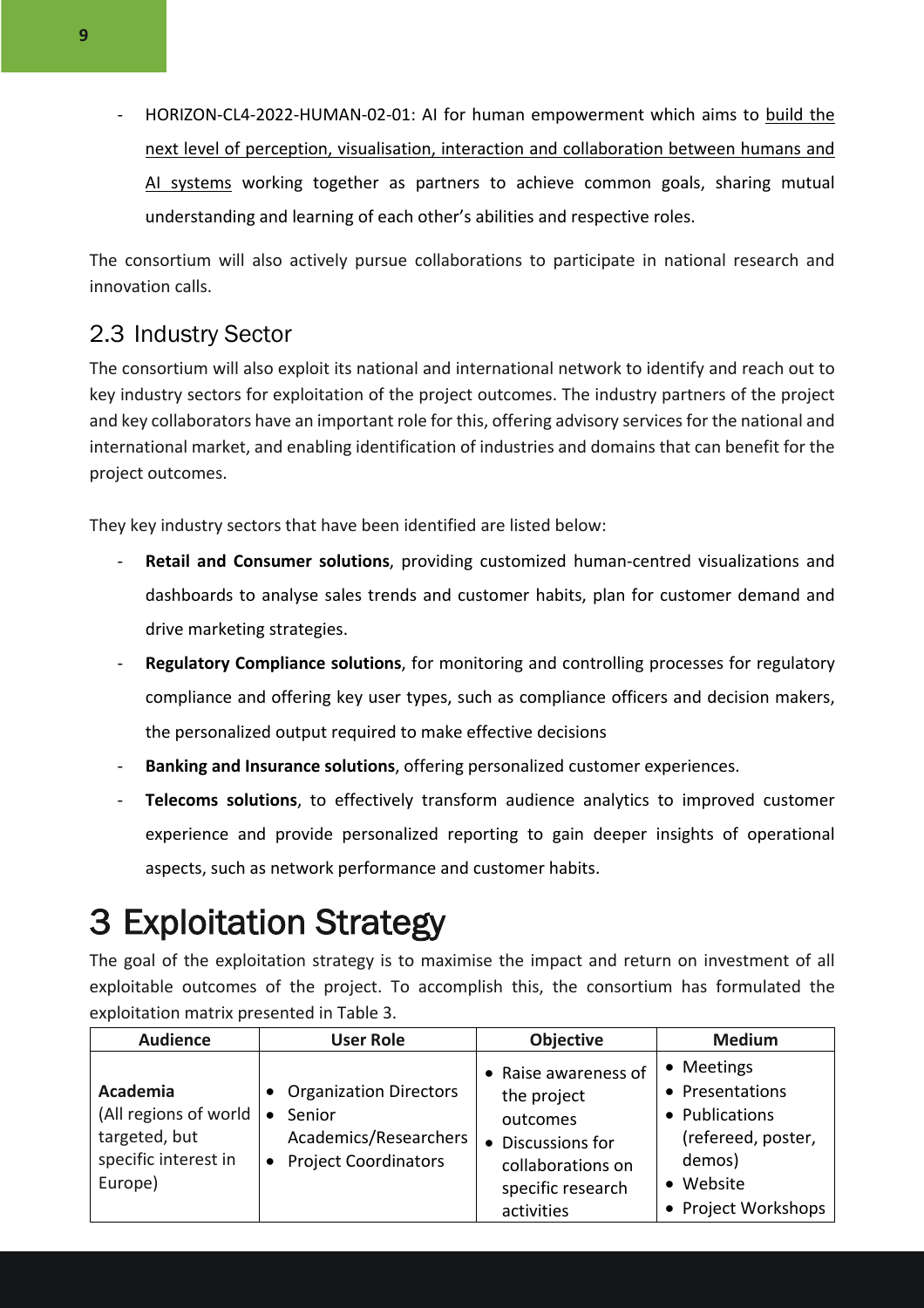|                       |                                                                | • Promotion of<br>interdisciplinary<br>collaborations<br>• Cluster actions<br>with other<br>research teams<br>about related                        | • Academic<br>Workshops<br>Brokerage events                                                                                                    |
|-----------------------|----------------------------------------------------------------|----------------------------------------------------------------------------------------------------------------------------------------------------|------------------------------------------------------------------------------------------------------------------------------------------------|
| Industry              | <b>Managing Directors</b><br>Principals<br><b>Team leaders</b> | research topics<br>• Raise awareness of<br>the project<br>outcomes<br>• Seek commercial<br>exploitation of<br>components, parts<br>of the platform | • Meetings<br>• Presentations<br>• Website<br>• Project Workshop<br><b>Business oriented</b><br>workshops<br>• Press release<br>• Social media |
| <b>General Public</b> | Individuals                                                    | • Raise awareness of<br>the project<br>outcomes<br>• Stimulate interest<br>in the<br>interdisciplinary<br>areas of the<br>project                  | Website<br>$\bullet$<br>Project Workshop<br>$\bullet$<br>Social media<br>$\bullet$                                                             |

*Table 3: Exploitation Matrix*

#### 3.1 Exploitation Timeline

The exploitation of the project's outcomes started as soon as the project produced its first tangible results, such as the user modelling platform. At the time, the team started raising awareness of the project's outcomes and explored synergies on the application of the platform for further research activates, including application of the platform so support other fields of research (e.g., seamless user modelling for different research areas) or to support industry needs (e.g., develop aptitude tests for more efficient HR recruitment processes).

An overview of the exploitation model timeline, for each exploitable outcome can be seen in the figure below.

| Output                                                                                                     | <b>Main</b><br>Target(s)                      | Exploitation<br>timeline | <b>Main Objective(s)</b>                                          |
|------------------------------------------------------------------------------------------------------------|-----------------------------------------------|--------------------------|-------------------------------------------------------------------|
| Study<br>of<br>οf<br>impact<br>factors<br>with<br>cognitive<br>data visualizations<br>type<br>and elements | Academia<br><b>General Public</b>             | After Study 2            | - Further research<br>collaborations<br>- Raise Project awareness |
| multi-<br>of<br>Design<br>dimensional<br>human-<br>centred user models                                     | Academia                                      | After Study 2            | - Further research<br>collaborations<br>- Joint proposals         |
| for generating<br>Method<br>human-centred adaptive<br>visualization<br>data                                | Academia<br>Industry<br><b>General Public</b> | After Study 3            | - Further research<br>collaborations<br>- Joint proposals         |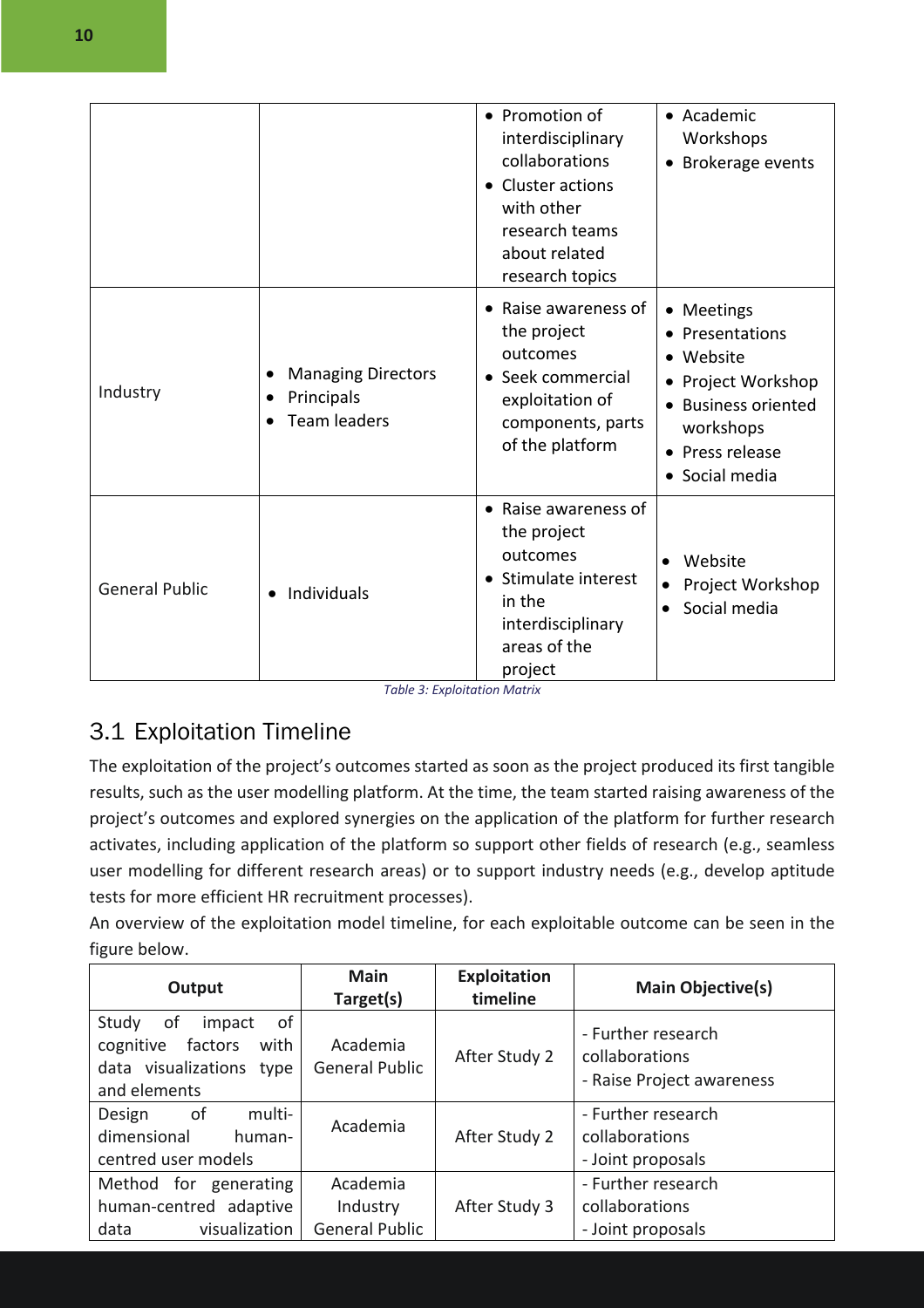| conditions for enhanced<br>UX and decision making                                                                                                                       |                                               |                                                              | - Commercial Exploitation<br>(Consultancy, outsourcing)<br>- Raise Project awareness<br>- Generate Network                                                                                                                                                              |
|-------------------------------------------------------------------------------------------------------------------------------------------------------------------------|-----------------------------------------------|--------------------------------------------------------------|-------------------------------------------------------------------------------------------------------------------------------------------------------------------------------------------------------------------------------------------------------------------------|
| Design of a user-centred<br>adaptive<br>data<br>visualizations framework                                                                                                | Academia<br>Industry                          | After<br>finalization of<br>Design                           | - Further research<br>collaborations<br>- Applicability in other<br>application domains<br>- Commercial Exploitation<br>(Consultancy, outsourcing)                                                                                                                      |
| User-Modelling platform<br>to capture the user<br>characteristics. Open and<br>flexible to include<br>additional tests<br>structured in the<br>required platform format | Academia<br>Industry                          | After<br>finalization of<br>user-modelling<br>implementation | - Further research<br>collaborations<br>- Joint proposals<br>- Commercial Exploitation in<br>different application domains<br>(e.g., HR) (Consultancy,<br>outsourcing)                                                                                                  |
| Components to visualize<br>the performance of users<br>on user modelling tests<br>individually and within<br>groups                                                     | Industry                                      | After project<br>ends                                        | - Commercial Exploitation in<br>different application domains<br>(e.g., Compliance, Performance<br>Monitoring, Process Mining)<br>(Consultancy, outsourcing)<br>- Joint proposals                                                                                       |
| Open and flexible<br>analytical workflow<br>management, which<br>supports different types<br>of analytical tasks                                                        | Academia<br>Industry<br><b>General Public</b> | After project<br>ends                                        | - Further research<br>collaborations (process mining)<br>- Joint proposals<br>- Commercial Exploitation in<br>different application domains<br>(e.g., Compliance, Performance<br>Monitoring, Process Mining)<br>(Consultancy, outsourcing)<br>- Raise Project awareness |
| Component that<br>generates personalized<br>visualizations                                                                                                              | Academia<br>Industry                          | After project<br>ends                                        | - Further research<br>collaborations (explainability,<br>trustworthiness)<br>- Joint proposals<br>- Commercial Exploitation in<br>different application domains<br>(Consultancy, outsourcing)                                                                           |
| Open and flexible<br>visualizations library can<br>be integrated in any<br>platform requiring<br>visualizations                                                         | Industry                                      | After project<br>ends                                        | - Commercial Exploitation in<br>different application domains<br>(e.g., retail, audit)<br>(Consultancy, outsourcing)                                                                                                                                                    |
| Platform that generates<br>adaptive visualizations                                                                                                                      | Academia<br>Industry<br><b>General Public</b> | After project<br>ends                                        | - Further research<br>collaborations (multi-<br>disciplinary collaborations)<br>- Joint proposals                                                                                                                                                                       |